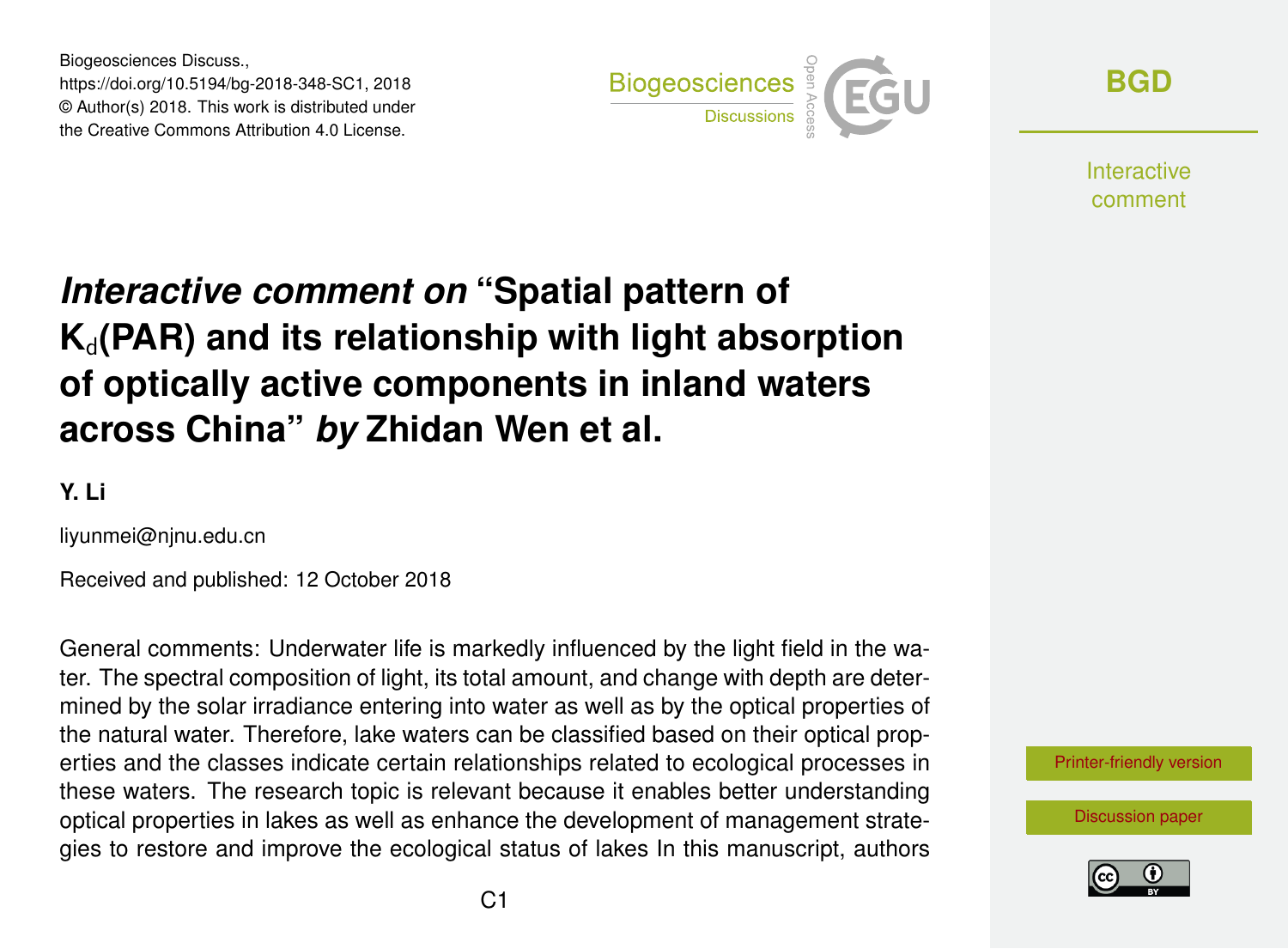describe a new approach to predict Kd(PAR) in turbid inland waters using the absorption characteristics of optically-active components (OACs) in waters. OACs information can be retrieved from widely available satellite images, thus allowing large-scale and high frequency assessment of photosynthetic active radiation and ecological health of lakes. To demonstrate the new approach, they used data collected from 141 lakes and reservoirs over a 3-year period. The study rationale and objectives are well stated and grounded in existing literature. Methodology is sound and adequately described, and conclusions of the study are supported by the data presented. The manuscript is publishable, but the text requires a great deal of editing. My detailed comments are listed below.

The abstract doesn't include all important from the paper: for example, the aim of the study was not even mentioned. The abstract should be more concrete too! "This study highlights the ..."; "... findings which have application for monitoring Kd(PAR)..." In manuscript, why are you going from OACs to aOAC? Sometimes, you write OAC, other time you write aOACs. Unless there is a valid reason, it is important to use the same abbreviation throughout the manuscript. Line 38 and throughout the manuscript, the citations should be presented as the followed format (First author, et al., year), please do not list all authors in the text. Line 43 "optically active compounds" and "optically active components". You need to develop some consistency regarding the use of terms. Line 61-64 A reference is required here. Line 117-137 Condense these sentences. Limit your description to details that would help readers under the context of the study. This section is not your emphasis. You can reduce the length as soon as possible. Line 138-144 Same thing here. These details are superfluous. Please do not in so much detail. Line 160 I care how long the samples are stored in the field and how to be stored. Line 211 Has this classification been used before? If so, provide reference. In addition, and more importantly, this is the only time reference is made to CHAID approach in the entire manuscript. There is no reason to list the method, if it is not used in the analysis of data presented in the manuscript. Line 221 I think, it's more precise to say "point". An entire lake can be viewed as a study site. Line

## **[BGD](https://www.biogeosciences-discuss.net/)**

Interactive comment

[Printer-friendly version](https://www.biogeosciences-discuss.net/bg-2018-348/bg-2018-348-SC1-print.pdf)

[Discussion paper](https://www.biogeosciences-discuss.net/bg-2018-348)